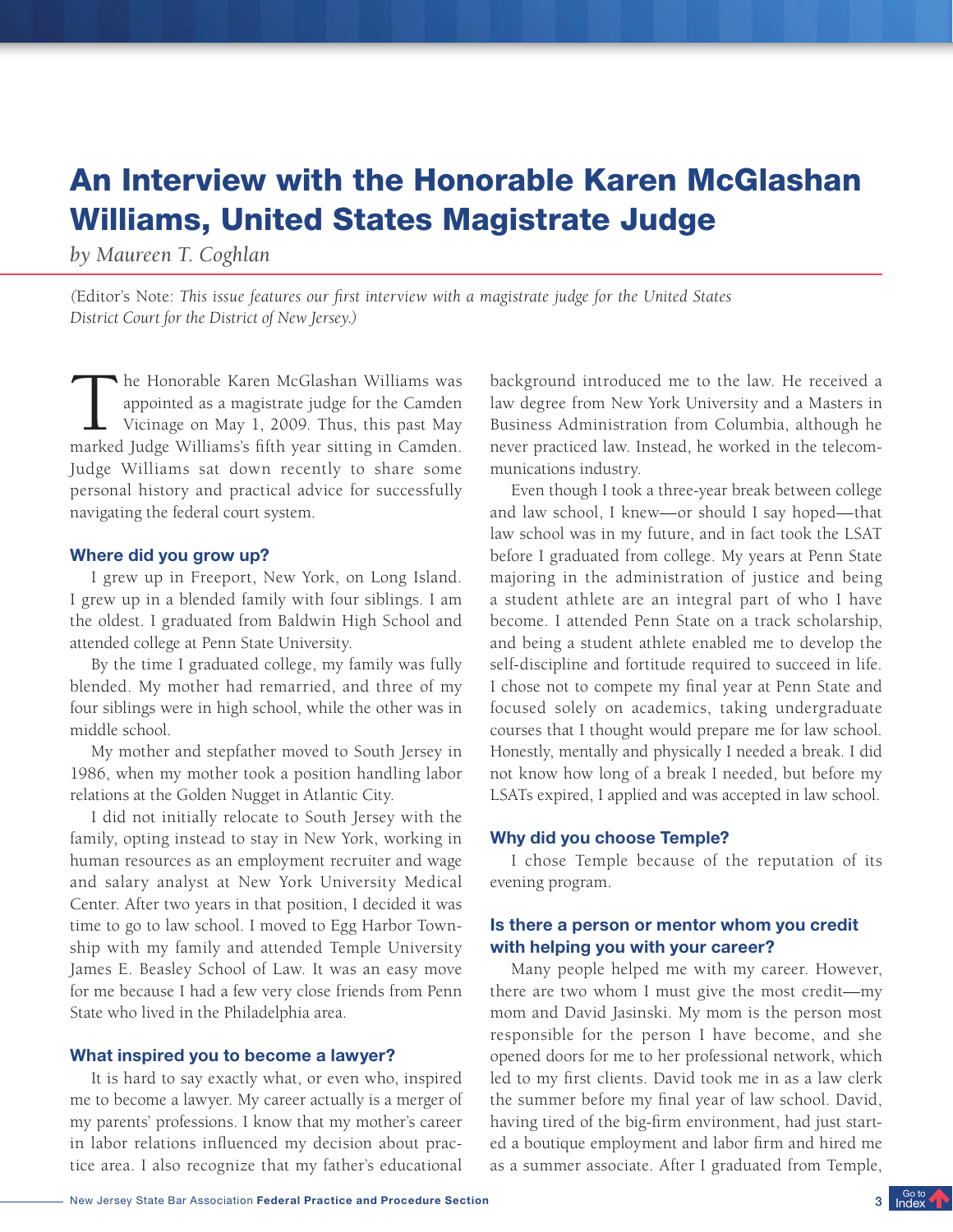I began working for the firm full time and continued to work with David for the next 17 years—until I took my current job. David taught me most of what I know about being a trial lawyer and a businesswoman. I should mention that David and my mom were friends.

# What do you count among your most notable life events or proudest professional accomplishments?

My most notable life events are provided by my children. My husband and I have been married for 26 years. Our daughter is 19 and a junior in college. Our son is 16 and a junior in high school. My daughter aspires to be an attorney, while my son has an entrepreneurial spirit and is constantly trying to think of his own business. Given their ages and the work my husband and I still have to do as parents, I hope most of my notable life events are still to come.

Professionally, my whole career has been an accomplishment. I attribute most of my professional success to having clients that trusted me to handle significant cases in the early years of my practice. One of those cases was *Karins v. City of Atlantic City*, 152 N.J. 532 (1998). This case involved an off-duty Atlantic City firefighter who directed a racial epithet toward an Atlantic City police officer. The fire chief disciplined the firefighter for his conduct, suspending him without pay. The Merit Board System reversed the fire chief's decision, and the New Jersey Appellate Division affirmed. I argued the matter before the New Jersey Supreme Court on behalf of Atlantic City. The Supreme Court reversed the Appellate Division, holding that the First Amendment did not protect a racial epithet, and the chief properly disciplined the off-duty firefighter for his conduct. This case merged my interests in employment law—the relative rights of employees and employers—with my defense work.

In addition, my representation of numerous municipalities in Atlantic County negotiating collective bargaining agreements enabled me to utilize all of my professional experience to essentially keep labor peace.

Of course, selection for my position as a magistrate judge is now my greatest professional accomplishment. I believe my current role represents the culmination of all of my life's experience—the discipline of a student athlete, the compassion of a human resources professional, the skill and experience of a trial lawyer, and the ability to negotiate over important issues required of a labor lawyer. Former Magistrate Judge Joel Rosen piqued

my interest in pursuing the position of magistrate judge in Camden. A few other people whispered in my ear about pursuing the opportunity when it presented itself. Then the final call came from Chief Judge Brown. I was with a client on my cellphone, I think Judge Brown's exact words were "it's yours if you still want it."

I think Denzel Washington is credited with saying "luck is when an opportunity comes along, and you're prepared for it." The magistrate judge opportunity presented itself, and my life's experiences prepared me for it.

## What advice would you give to lawyers appearing before you for the first time?

Always be prepared, know the rules governing this court, and understand the nature of your appearance. When I was practicing law, I was overly sensitive about being unprepared. Fear of the embarrassment, of others thinking I was not prepared or not knowing a file caused me to over prepare. I figured, win, lose or draw, no one could say that I was not prepared. Figure out what it is that drives you to excel and use it.

Generally speaking, the best advice that I can give to a lawyer is to find someone with whom you can work and develop as a professional. I had the opportunity of working with a partner who did not care if I was preparing for a deposition at 2 a.m., as long as I was prepared and ready. I would work in the middle of the night while the kids were asleep, and that was an acceptable professional accommodation for my life's requirements. Every lawyer needs to find the right fit.

Finally, exhibit professional courtesy at all times. Lawyers should treat both friend and foe with respect.

# What would you caution a lawyer practicing before you not to do?

Don't not show up. Surprisingly, this happens way too frequently. Don't be discourteous toward opposing counsel.

## How would you describe your ideal settlement memorandum?

An ideal settlement memorandum is forthright about the client's position. I allow memoranda to be submitted confidentially. I believe the best way for me to help the parties settle a case is to know the client's true position. Only then can I discern the actual compromise position and move the parties toward that compromise.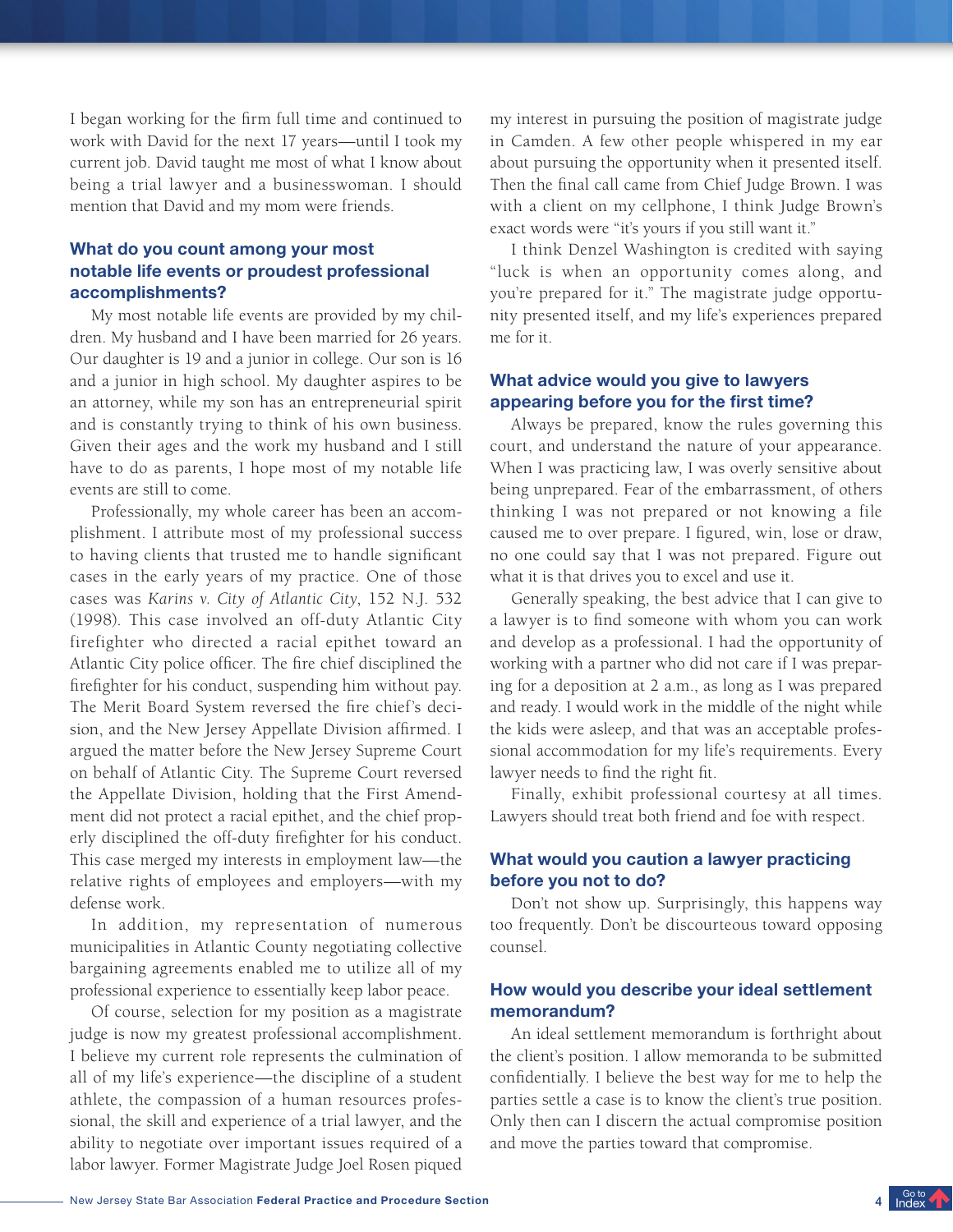# How would you recommend an attorney prepare for a settlement conference with you?

Perform a cost-benefit analysis for the client. Know the facts of your case; know the law. Be prepared to have a frank discussion about both. Counsel must know whether his or her client wants to settle the case or not. Some clients want to settle; some clients want their day in court. You need to have spoken with your client to know where your client stands with respect to settlement.

Next, the attorney should determine at what particular juncture the case should or should not settle. Some cases present significant legal issues that need to be decided before settlement discussions should be undertaken. For example, settlement discussions may only be fruitful after a summary judgment motion is decided.

Finally, do research to support your valuation of the case. For example, don't tell me that the case is worth \$5 million when a similar case settled for \$5,000. Give me the reasons for your number, and support that number with concrete facts. In this day and age, settlements and verdicts are easily available on almost any type of case. You will need to provide some basis for your number.

## What is your preferred procedure for settlement discussions during a conference?

I require clients to be present. I outline for clients what their expectations should be with regard to a settlement conference with me. I explain that settlement is the only way that a litigant achieves control and finality. Resolving the case any other way means that someone else dictates the result, be it a jury or a judge. A settlement is also the only outcome that cannot be appealed.

I also explain to the client that he or she does not have to worry about settlement discussions hurting his or her case because I won't be the judge ultimately deciding the matter.

So typically, after I explain how the conference will work, I have a brief discussion with the attorneys. Then I have a discussion with each side's attorney and client alone. I typically rotate between the parties, and I may or may not include clients in those discussions. In a final session, if the matter has come to resolution, the parties exchange material terms of a settlement. If the parties were unable to resolve the case, a final session provides a foundation for further discussions.

#### How would you describe your ideal brief?

A plain and concise statement of the issues to be decided, clearly setting forth how you would like me to decide. I prefer letter briefs because they force attorneys to be succinct about the issues, law and facts. Of course, attorneys must seek permission before submitting a letter brief. Also, attorneys must comply with Local Rule 37.1, and state that the parties have conferred and now seek permission to file a letter brief.

## How would you recommend an attorney proceed if he or she thinks oral argument would be helpful to the court?

An attorney can ask for oral argument, but the court will only hear oral argument if there is a need for it. I typically try to grant requests for oral argument. But an attorney should not ask for oral argument and then repeat the arguments in the brief. Oral argument should help explain why I should rule in your client's favor.

The request for oral argument should be part of the brief. Attorneys can send a separate letter requesting argument if something new comes up.

# With regard to a motion to seal, do you prefer that materials subject to the motion be submitted to chambers in addition to being filed with the court?

Materials should be sent to chambers. Only certain documents can be sealed. Attorneys should follow Local Rule 5.3, and there should be a notation on the docket indicating that sealed materials have been filed with the court.

## What do you think are the most important attributes for a successful federal practitioner?

Professionalism, being over-prepared, and the ability to articulate clearly your client's position.

## What common mistake(s) do you see practitioners make and what remedies would you suggest?

The most common mistake I see is not following Local Rule 37.1. For example, an attorney will file a motion to compel or present discovery disputes to the court without having first met and conferred, either formally or informally. Or, an attorney will bring up a dispute for the first time on a telephone call without having conferred with his or her adversary.